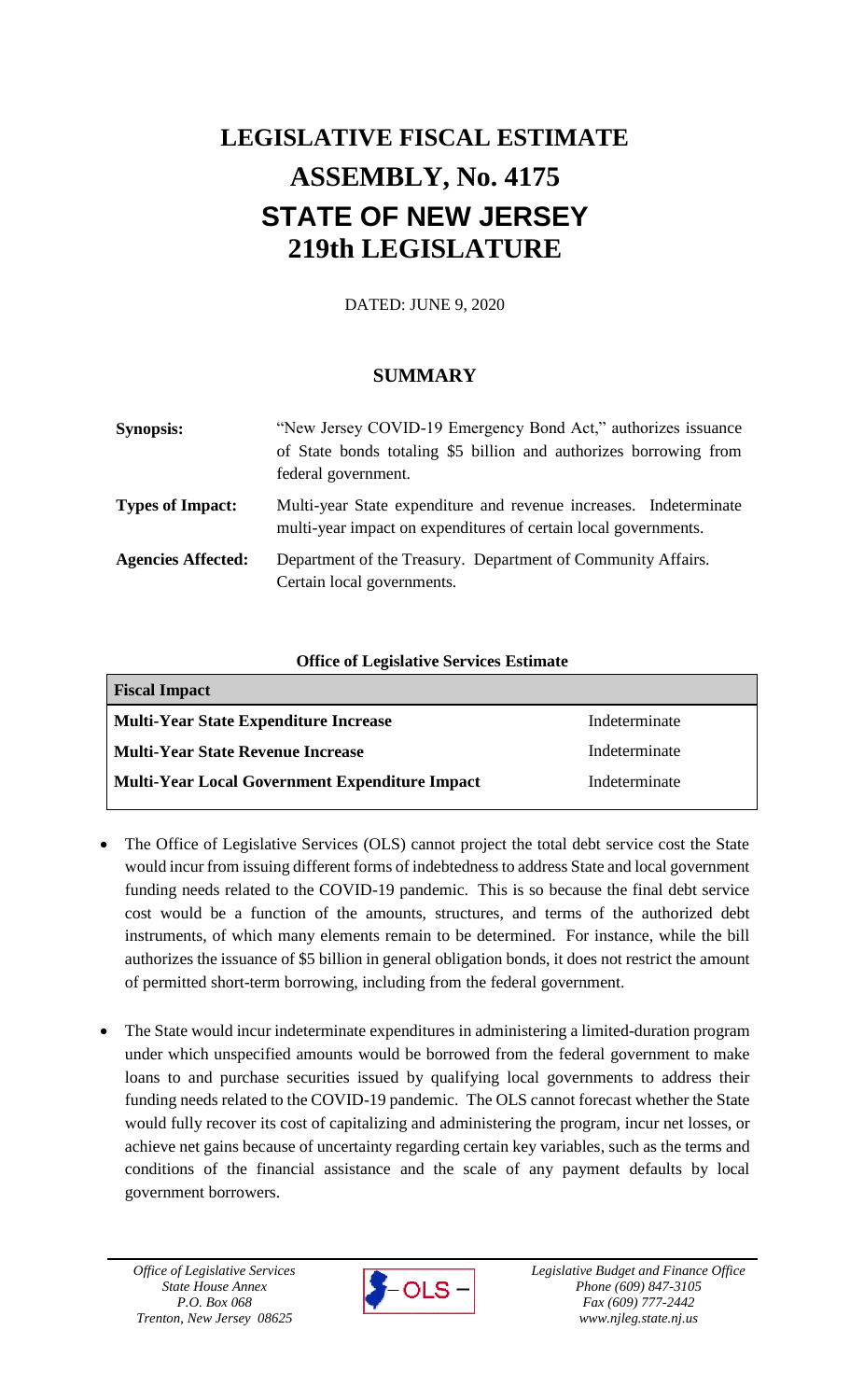- The OLS cannot determine the impact of the bill on debt service payments of local governments participating in the financial assistance program, as the impact would depend on each entity's specific circumstances. Debt service expenditures would increase for local governments that absent the program would not issue debt to manage the fiscal fallout of the pandemic. On the other hand, local governments that otherwise would access capital markets at conditions less favorable than those offered by the State would lower their debt service payment obligations as a result of program participation.
- Annual State revenues would increase by an indeterminate amount over several years from interest earned on unexpended borrowed funds and local government loan repayments.

#### **BILL DESCRIPTION**

The bill permits the issuance of the following State debt instruments without voter approval to address State and local government funding needs arising from the COVID-19 pandemic: a) \$5 billion in general obligation bonds for State use, which may mature no later than 35 years from the date of issuance; b) an unspecified amount of borrowing from the federal government, as may be available and on such terms as the federal government stipulates, for State use and to establish a State-operated financial assistance program for certain local governments; and c) an unspecified amount of short-term notes to be sold to capital market participants for State cash flow management purposes in FY 2020 and FY 2021. Any debt issuance may subsequently be refunded. The State would back all debt instruments with its taxing powers, pledging its full faith and credit to the required semiannual debt service payments. Any interest the State may earn on any unexpended principal amount would be deposited into the State General Fund.

The Department of Community Affairs (DCA) would develop and administer the financial assistance program for local governments that would be capitalized by an unspecified amount the State would borrow from the federal government. Only local governments experiencing serious financial distress due to the COVID-19 pandemic could qualify for financial assistance, and only if they are ineligible to borrow directly from the federal government for that purpose. The financial assistance may be in the form of loans to or the purchase of any securities issued by qualifying local governments. The DCA would set the terms and conditions of the financial assistance, including the terms of securing local government repayment obligations. Local government loan repayments would be deposited in the State General Fund.

### **FISCAL ANALYSIS**

#### *EXECUTIVE BRANCH*

None received.

#### *OFFICE OF LEGISLATIVE SERVICES*

The OLS determines that the bill would produce indeterminate multi-year State expenditure and revenue increases with expenditure growth widely outpacing added revenue. In addition, the bill would produce an indeterminate impact on annual debt service payment obligations of local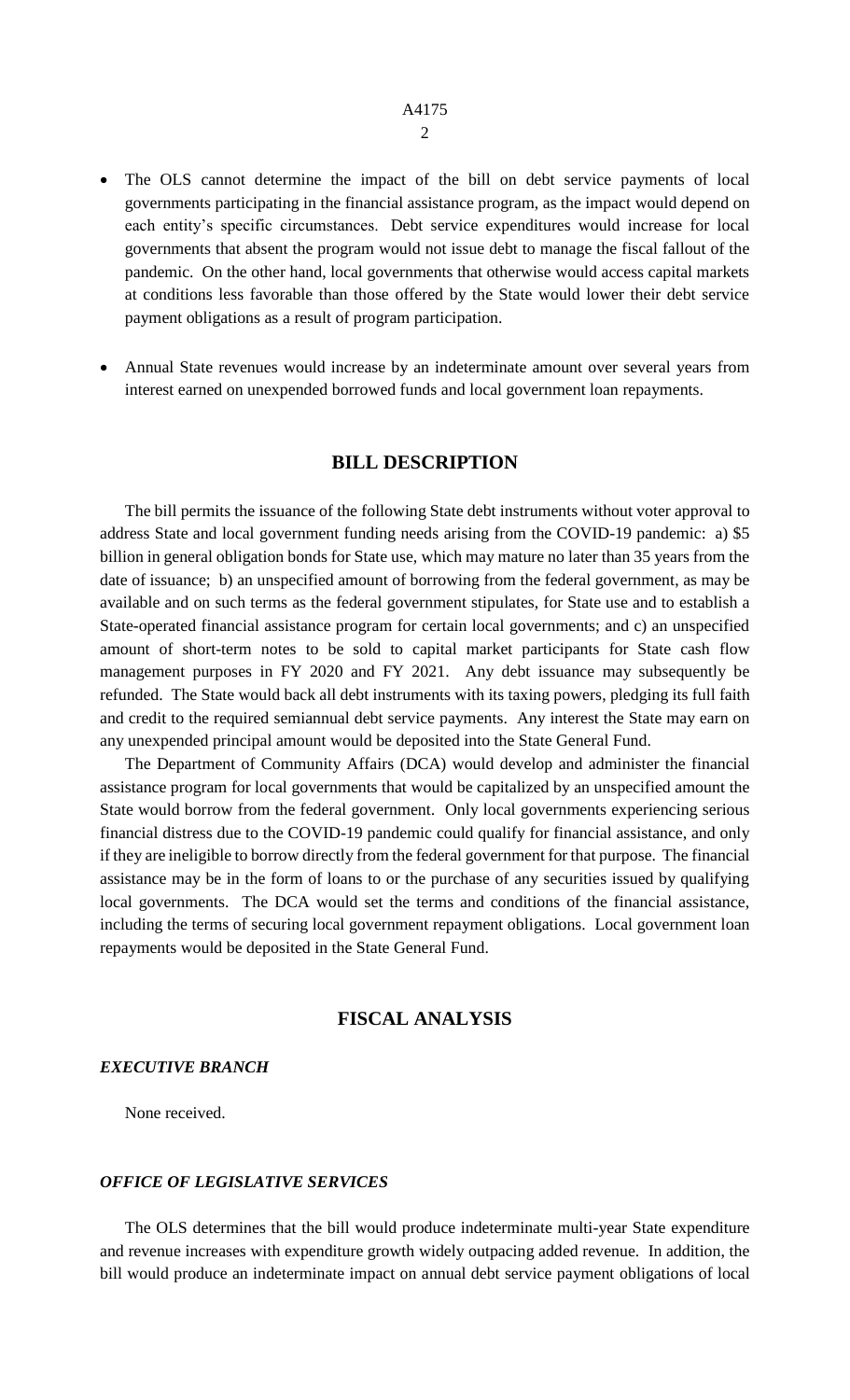governments that would participate in the limited-duration financial assistance program the State would set up to make loans to and purchase securities issued by qualifying local governments.

**State Debt Service Payments:** The OLS cannot project the total debt service cost the State would incur from issuing different forms of indebtedness to address State and local government funding needs related to the COVID-19 pandemic. This is so because the final debt service cost would be a function of the amounts, structures, and terms of the authorized debt instruments, of which many elements remain to be determined. For instance, while the bill limits the issuance of general obligation bonds to \$5 billion, it does not restrict the amount of permitted short-term borrowing, including from the federal government.

*General Obligation Bonds:* Although the bill allows the issuance of \$5 billion in general obligation bonds, the Executive may not exercise the full authority. With the amount, structure, and terms of the general obligation bond issuance unknown, the OLS conducts a sensitivity analysis that identifies possible State debt service payment scenarios for each \$1 billion in general obligation bonds issued. In performing the analysis, the OLS makes the following simplifying assumptions: a) the bonds' maturity period will be 20 years; b) two debt service payments will be made each year; c) the debt service payments will be level until maturity; and d) the bond issuance will have a basic structure without any credit enhancements or original issue premiums or discounts.

For each scenario, the table below displays annual debt service payments as well as total debt service and interest payments until the bonds are paid off. The adjustable variable is the annual interest rate, which ranges from 4.0 percent to 6.0 percent. Regarding the interest rate choice, the OLS places a one-percent band around the 5.0 percent rate the State secured in January 2020 for debt service payments for those series of a \$150 million tax-exempt general obligation bond sale that have the latest maturity dates. The OLS cautions, however, that conditions actually existing in the bond market at the time of issuance may dictate interest rates outside of the OLS' band.

| Debt Service Payment Scenarios for Issuance of \$1 Billion in Bonds, 20-Year Maturity Period |                             |           |           |           |           |  |  |  |
|----------------------------------------------------------------------------------------------|-----------------------------|-----------|-----------|-----------|-----------|--|--|--|
| (In Millions)                                                                                |                             |           |           |           |           |  |  |  |
|                                                                                              | <b>Annual Interest Rate</b> |           |           |           |           |  |  |  |
|                                                                                              | 4.0%                        | 4.5%      | 5.0%      | 5.5%      | 6.0%      |  |  |  |
| <b>Annual Debt Service</b>                                                                   | \$73.1                      | \$76.4    | \$79.7    | \$83.1    | \$86.5    |  |  |  |
| <b>Total Debt Service Payments</b>                                                           | \$1,462.2                   | \$1,527.1 | \$1,593.4 | \$1,661.3 | \$1,730.5 |  |  |  |
| A) Total Principal Payments                                                                  | \$1,000.0                   | \$1,000.0 | \$1,000.0 | \$1,000.0 | \$1,000.0 |  |  |  |
| <b>B) Total Interest Payments</b>                                                            | \$462.2                     | \$527.1   | \$593.4   | \$661.3   | \$730.5   |  |  |  |

Accordingly, the OLS calculates that for each \$1 billion borrowed the State might incur total debt service costs ranging from \$1.5 billion to \$1.7 billion spread over 20 years, which includes total interest payments ranging from \$462.2 million to \$730.5 million (46.2 percent to 73.1 percent of the \$1 billion borrowed). The lower bound represents a 4.0 percent annual interest rate and the upper bound a 6.0 percent annual interest rate. If the assumptions hold, annual debt service payments could be as low as \$73.1 million at a 4.0 percent interest rate and as high as \$86.5 million at a 6.0 percent interest rate. The OLS further notes that total debt service would be lower if bonds were issued for a shorter term and all other assumptions remained the same, and the converse.

*Federal Borrowing:* The bill authorizes an unspecified amount of borrowing from the federal government, as may be available and on such terms as the federal government stipulates, for State use and to establish a State financial assistance program for certain local governments. The bill does not set a maximum or minimum for either component of the federal borrowing. Currently, one such federal program is available.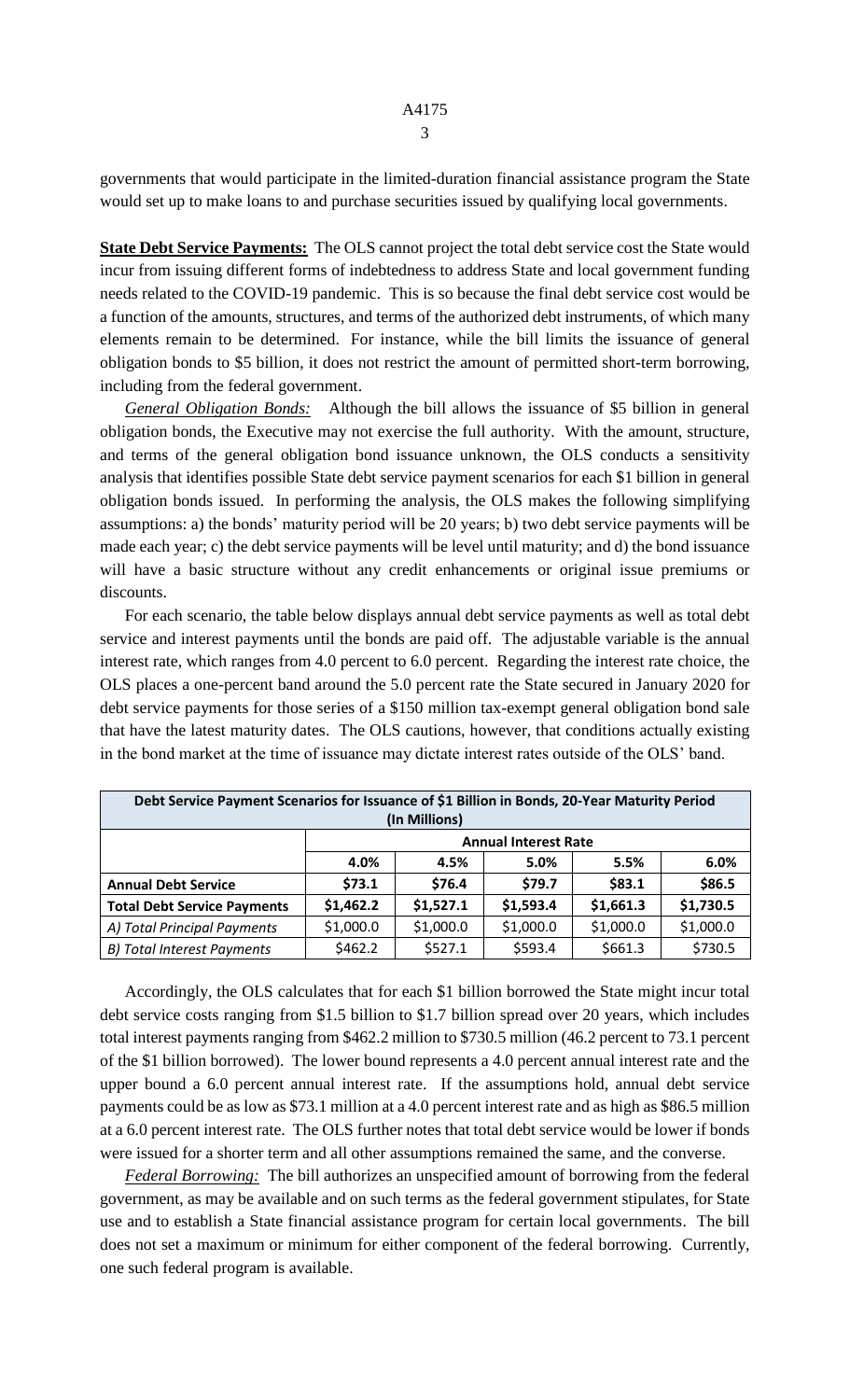Under the Municipal Liquidity Facility, the Federal Reserve Bank of New York will purchase up to \$9.25 billion of eligible short-term notes with a maturity period not to exceed 36 months directly from the State of New Jersey at the time of issuance, if requested by the State. The State may use the proceeds to manage its cash flow pressures resulting from the COVID-19 pandemic, to pay the origination fee equal to 0.1 percent of the par amount issued, and to assist local governments with the management of their pandemic-induced cash flow effects.

Interest rates would vary depending on the term of the short-term notes. Currently, New Jersey could expect an interest rate of just under three percent for three-year notes. For the issuance of \$1 billion in three-year notes at an interest rate of three percent with interest-only payments every six months and the \$1 billion repaid in full at maturity, the State would owe \$30 million in interest per year, and \$90 million in total interest over the three-year term of the borrowing.

*Short-Term Notes:* The bill also authorizes the State to borrow an unspecified amount of shortterm notes from capital market participants for State cash flow management purposes in FY 2020 and FY 2021. It is expected that the State would only do so if market conditions were more favorable than the terms offered by the federal government or if the State intended to borrow any amounts in addition to any general obligation bond issuance and any federal borrowing. The OLS adds that like any debt issuance under the bill, the short-term notes may be refunded.

**State Costs of Local Government Assistance Program:** In addition to higher debt service payments, the State would incur increased indeterminate costs from operating a limited-duration program that would use an unspecified amount to be borrowed from the federal government to make loans to or purchase securities issued by certain local governments to address their financial imbalances caused by the COVID-19 pandemic.

Currently, the Municipal Liquidity Facility is the only available federal lending program. As explained above, the maximum allotment to the State of New Jersey is \$9.25 billion, to be repaid over a term not to exceed 36 months, but the State may refund the borrowed amount at any time.

Participation in the financial assistance program is restricted to local governments that are barred from borrowing directly from the federal government for COVID-19 pandemic financial relief. Under the terms of the Municipal Liquidity Facility, nine New Jersey counties and two municipalities may borrow directly from the Federal Reserve, thereby rendering them ineligible for the bill's financial assistance program: the counties of Bergen, Camden, Essex, Hudson, Middlesex, Monmouth, Ocean, Passaic, and Union as well as the cities of Jersey City and Newark.

The DCA would incur additional expenditures to administer the temporary financial assistance program. The OLS, however, is unable to quantify this fiscal effect, as the amount that would be borrowed to capitalize the program, the number of applications for assistance to be reviewed, and the number of assistance agreements to be managed are unknown.

Furthermore, the OLS lacks the informational basis to gauge whether the State would fully recover its cost of capitalizing and administering the program, incur net losses, or even achieve net gains. Specifically, the DCA would set the terms and conditions of the financial assistance, including the terms of local government repayment obligations. Considering the substantial discretion granted to the DCA, it is unclear what terms the department would impose on borrowers. As a result, and in conjunction with the flexibility the bill grants the Executive in determining the size of the program, the OLS is unable to forecast program participation, interest rates, the number of local government securities that would be purchased, and the scale of any defaults by local government borrowers, as the State - and not the federal government - would bear the credit risk.

**State Revenue Increases:** An annual State revenue increase would occur over several years from local government debt service payments to the State and interest earned on unexpended borrowed funds. Insufficient information precludes the OLS from quantifying the revenue gains, as they